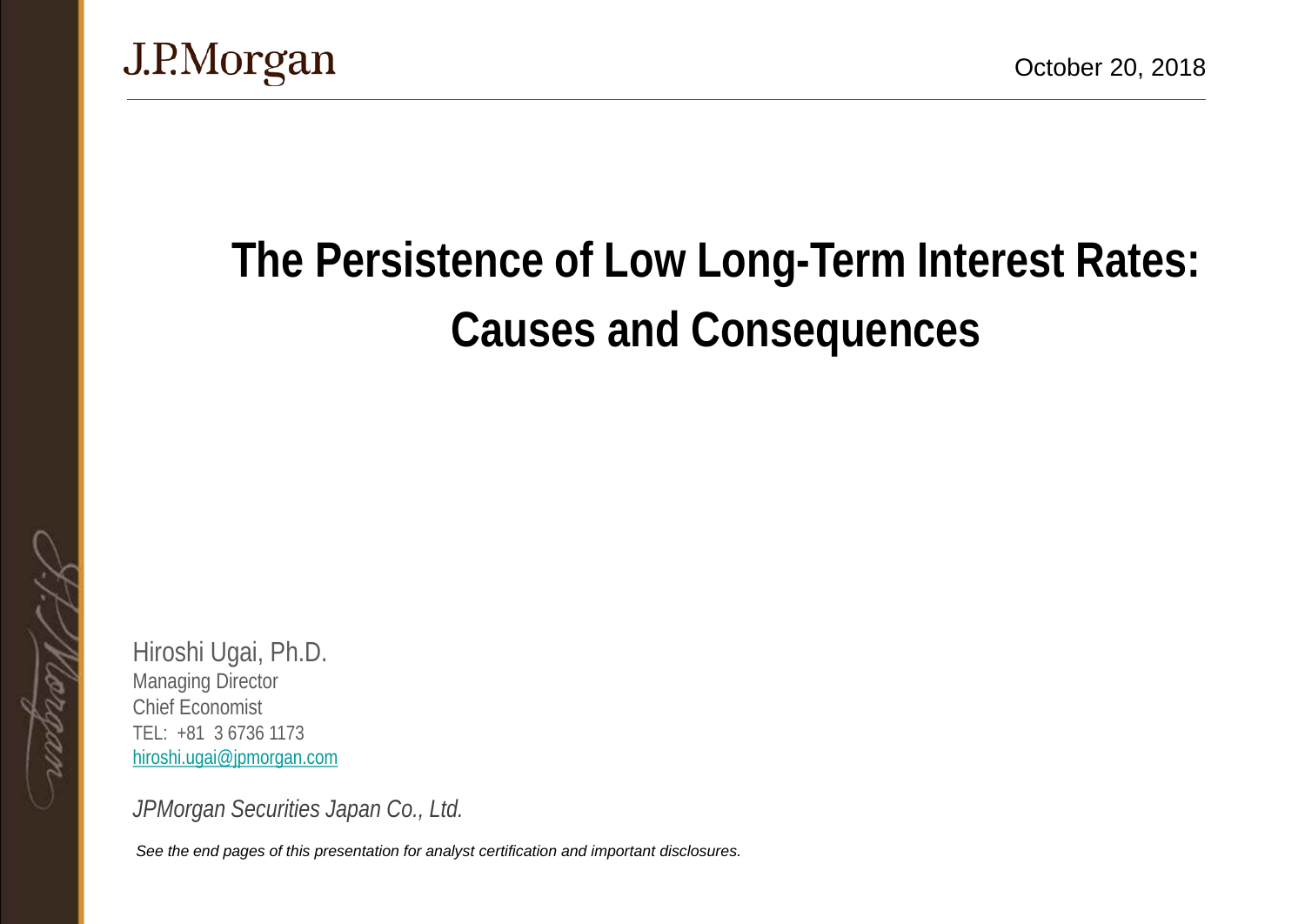## **Causes (1): Overview of subdued inflation**

After the Lehman shock: Output gap had been negative Current: Inflation has not accelerated

- -- Output gap is clearly positive
- -- However, inflation expectations are subdued, and Phillips curve becomes flatter

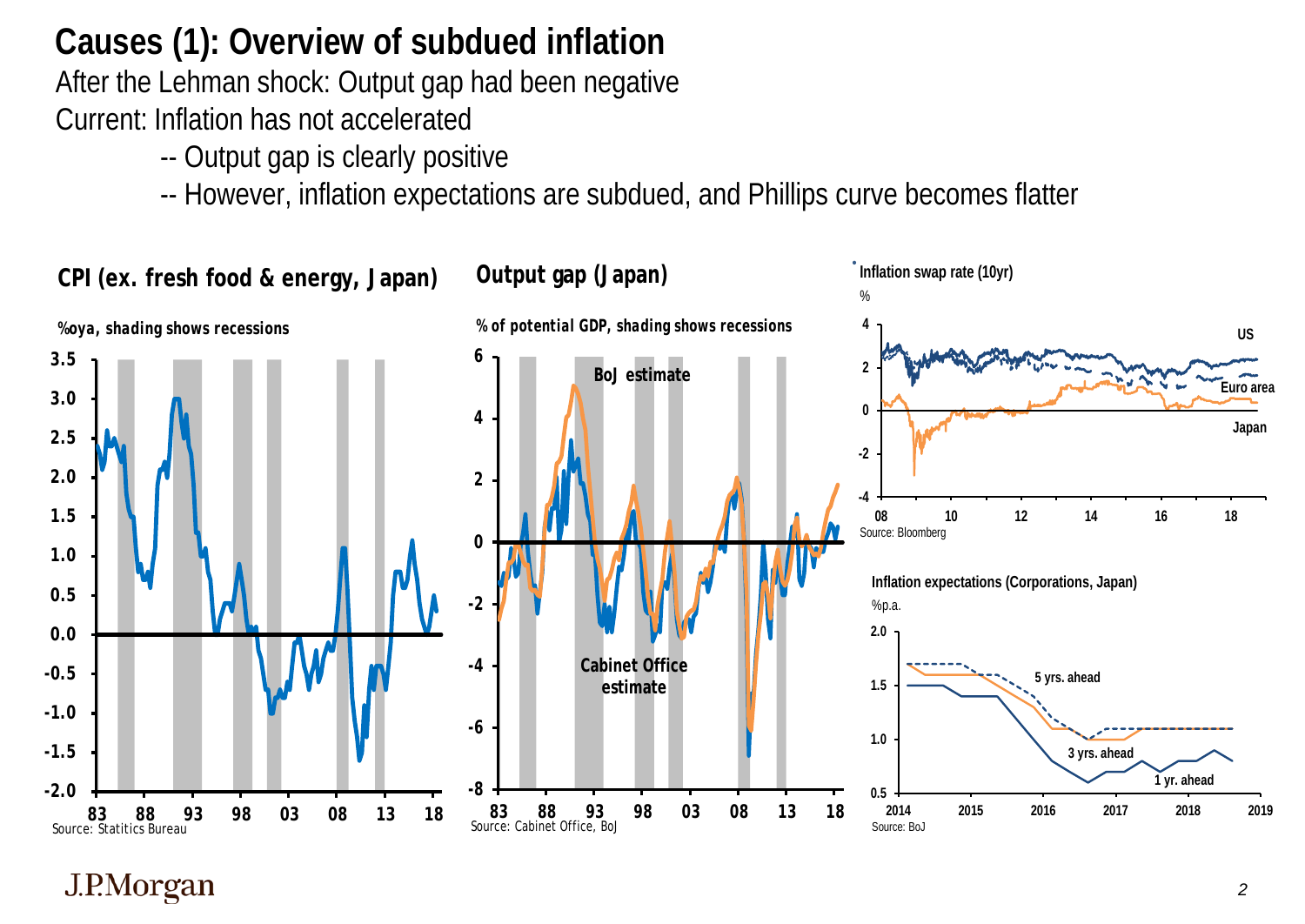## **Views from wage growth (wage Phillips curve)**

i) Trend; Flatter slope (change in working-style <"gig" economy> for US and UK vs. cost saving incentive to use part timers for Japan)

ii) Reflecting GFC; L-shaped wage Phillips curve (downward wage rigidity for Euro area, UK, Japan, and slightly for US < only after Lehman shock>)

iii) Japan's specific factor; Employment system to secure jobs in exchange for rise in wages

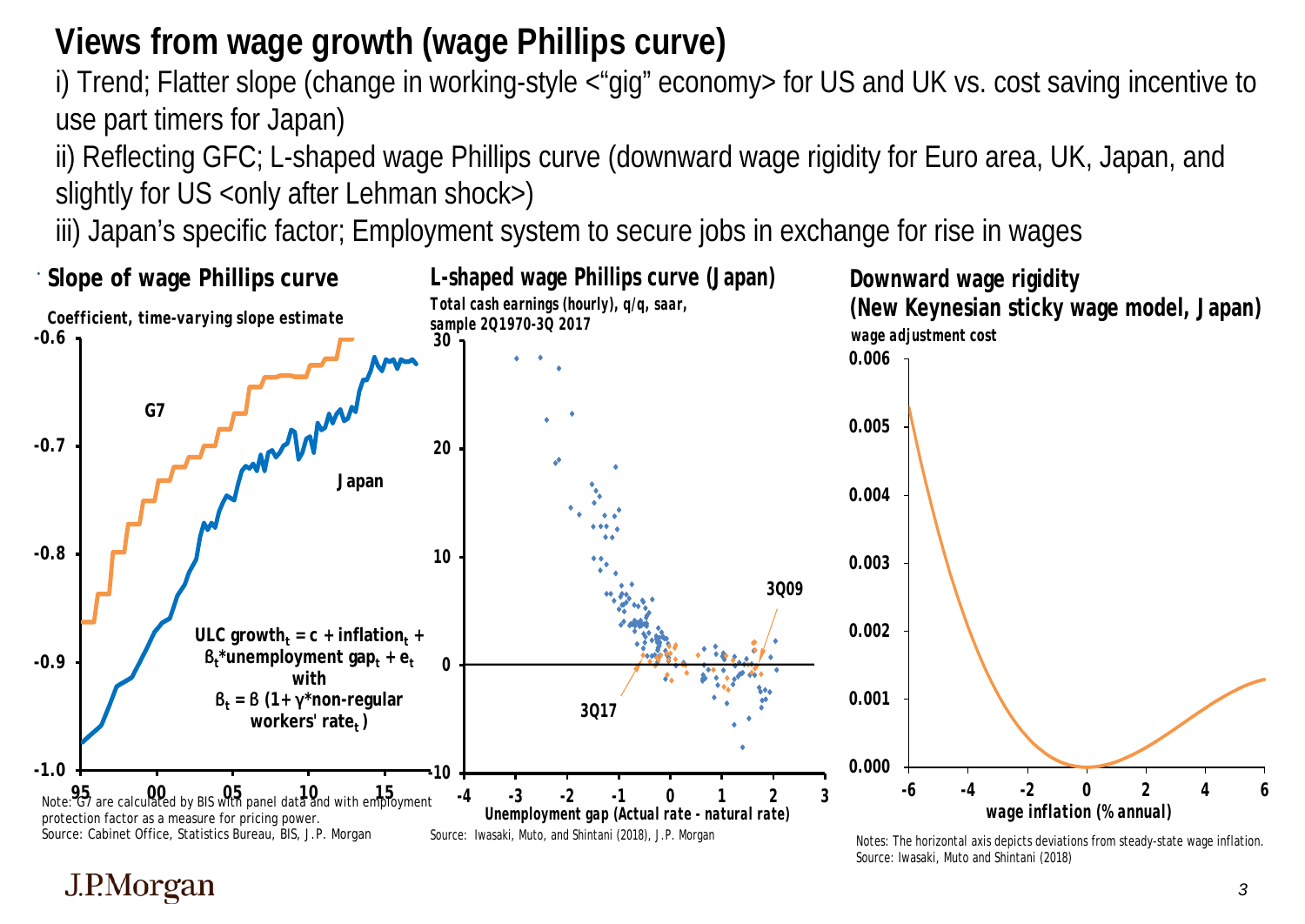## **Views from CPI inflation rate (CPI Phillips curve)**

Still alive, but inflation expectations have not shifted up and the slope has become flatter

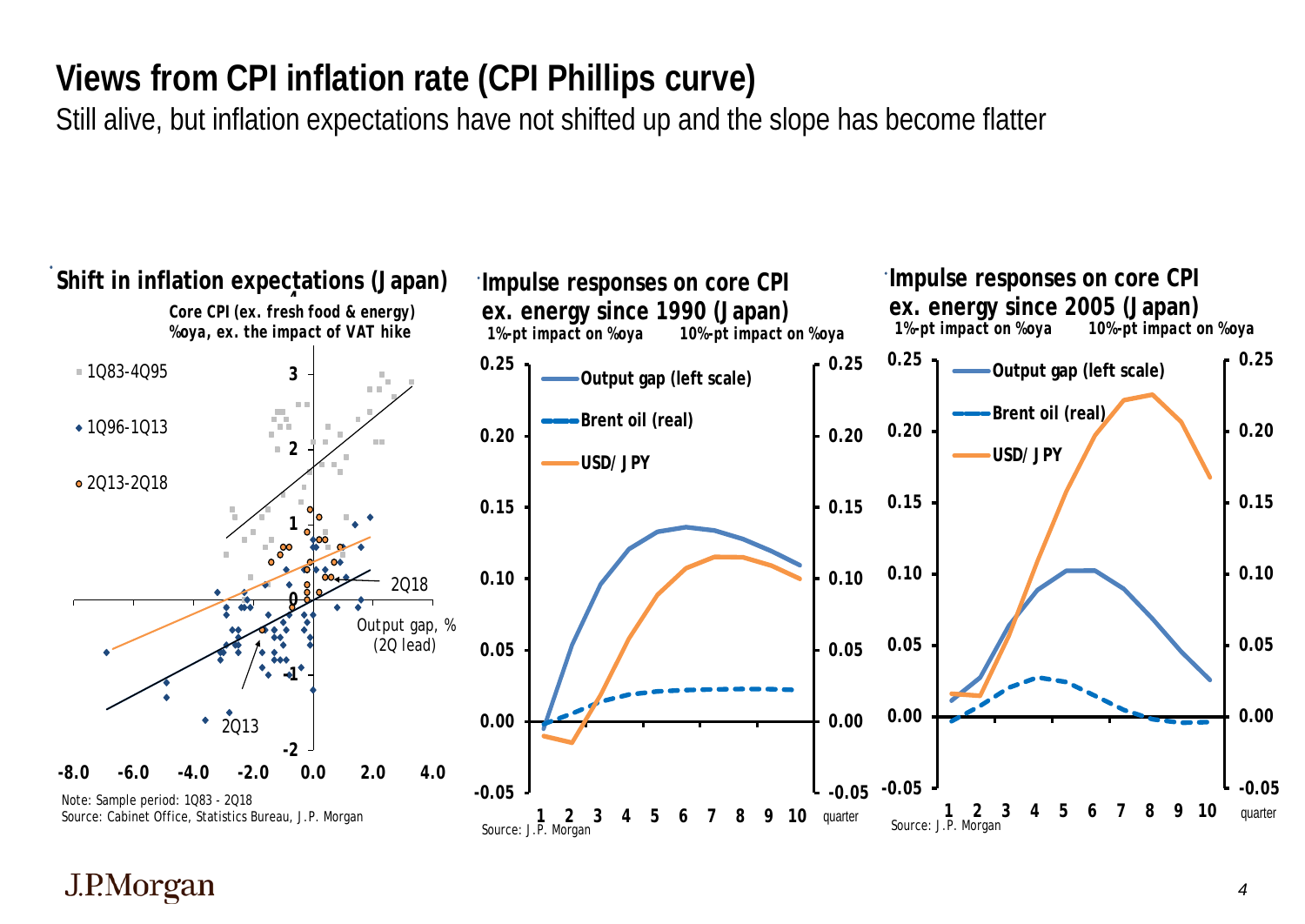## **Backgrounds behind changes in CPI Phillips curve**

i) Japan's specific factors; firms' cautious pricing behavior and household resistance to price increases

- Firms having experienced materialization of 3 tail risks in 30yrs
- Having a deflationary mindset after having experienced persistent deflation for 20yrs
- Low growth expectations reflecting population aging and decline

ii) DM common trend; Subdued wage growth, and severe competition with E-commerce



**Panel estimation of online sales impact on CPI (Japan)**

| Dependent variable: CPI of (*)                                                                        |     |
|-------------------------------------------------------------------------------------------------------|-----|
| Explanatory variables:                                                                                |     |
| (i) Online sales / total retail sales ratio of $(*)$ , (ii) GDP gap, (iii) CPI <sub>t1</sub> of $(*)$ |     |
| Sample period: 1Q15 - 4Q17, Adj. R <sup>2</sup> : 0.72                                                |     |
| (*) Goods and services sold online                                                                    |     |
|                                                                                                       |     |
| Weight of the following contents on BoJ core CPI                                                      | 37% |
| Food (ex. fresh food and alcohol), Beverages, Household utensils, Furniture,                          |     |
| Clothes, Footwear, Medicines, Toiletries, Automobiles & maintenance charges,                          |     |
| Books & other reading materials, Culture & recreation services                                        |     |

Source: Statistics Bureau, J.P. Morgan

#### **Negative impact of online sales on CPI (Japan)**

| (a) Increase in online sales / total retail sales ratio (17-16)           | $+0.61%$ |
|---------------------------------------------------------------------------|----------|
| (b) Estimated parameter of online sales ratio                             | $-0.12$  |
| (c) Negative impact on goods and services prices sold online <sup>*</sup> | $-0.22%$ |
| (d) Negative impact on BoJ core CPI                                       | $-0.08%$ |
| Table1)                                                                   |          |

Source: J.P. Morgan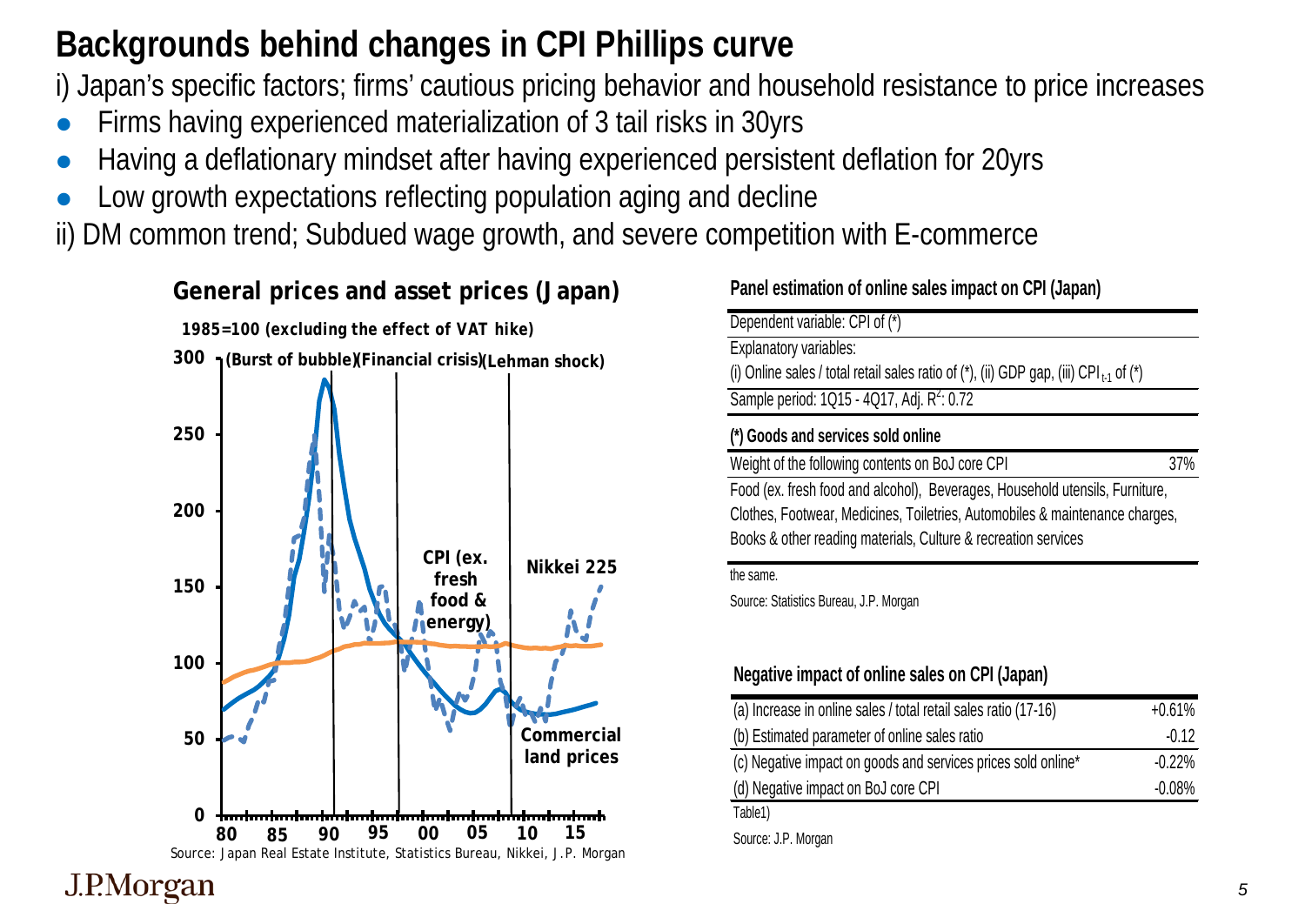## **Causes (2): Downtrend of potential growth rate and r\***

Slowing down of global potential growth rate since early 2000s, and lasting GFC damage on it, which has recently bottomed out

DM (including Japan) potential growth rate (and r\*) was lowered mainly by productivity slowdown



#### **Potential real GDP (Global)**



#### **Potential real GDP (Japan)**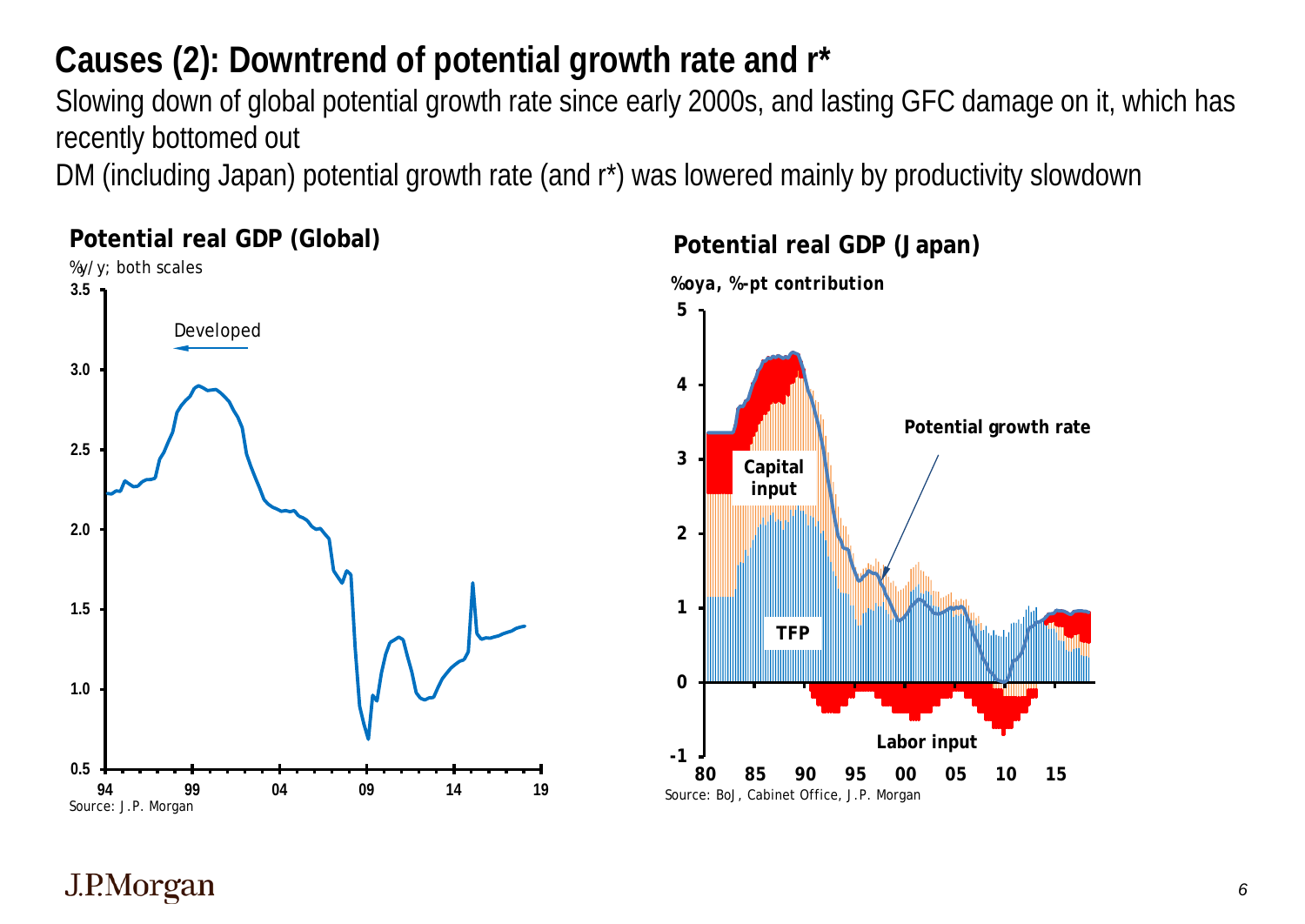**Low potential growth expectations behind low inflation (Japan's case)**



*7*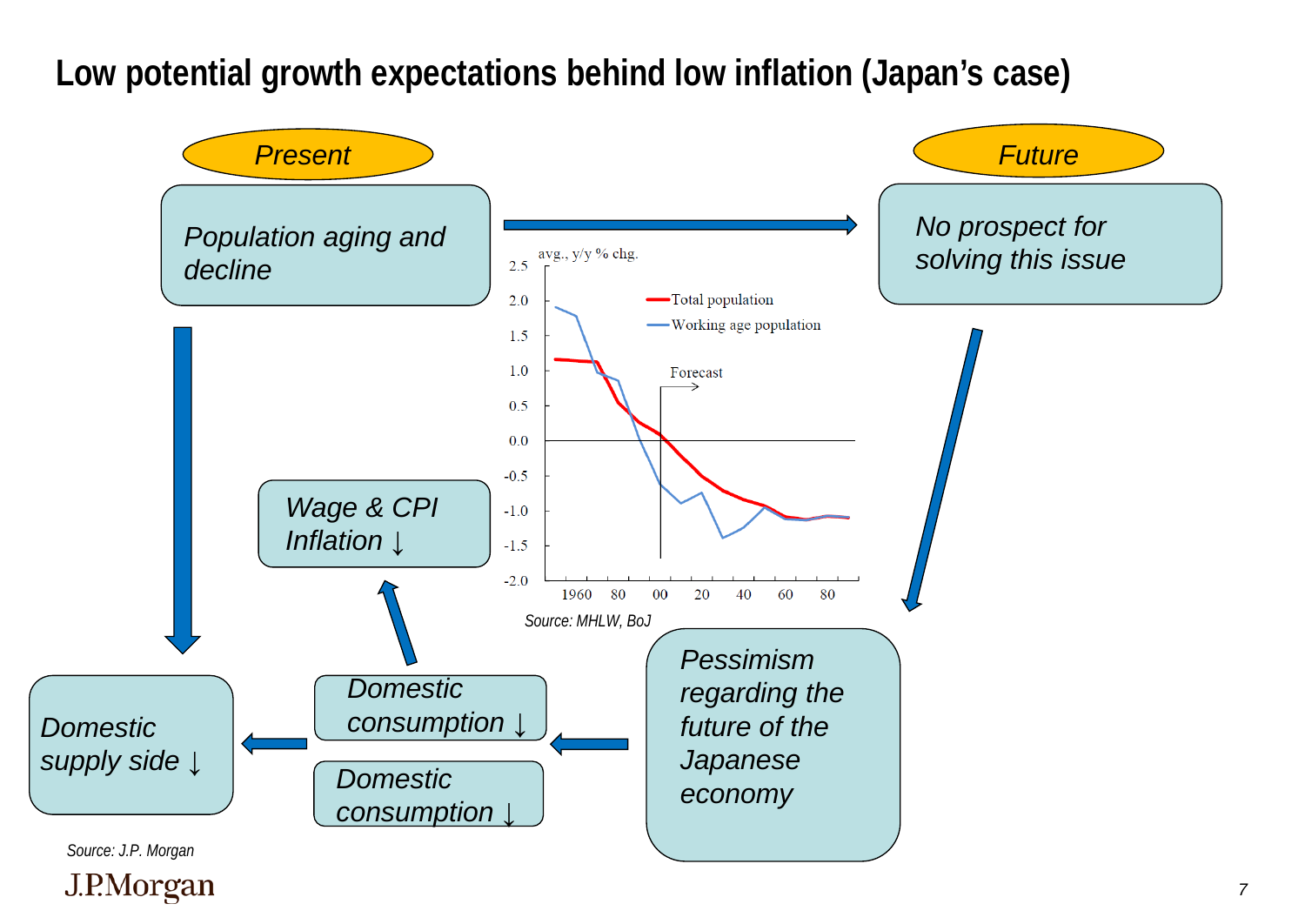## **Consequences (1): ELB of monetary accommodation**

BoJ has to control 10yr yield target at around 0% and to take it longer to alleviate the impact of ELB

| Taylor rule assumptions                |           |     |            |        |  |  |  |
|----------------------------------------|-----------|-----|------------|--------|--|--|--|
| %-pts and % (for r*and i*)             |           |     |            |        |  |  |  |
|                                        | <b>US</b> |     | <b>EMU</b> | Japan  |  |  |  |
| Inflation gap                          | 0.5       |     | 0.5        | 0.5    |  |  |  |
| Output gap                             | 0.5       |     | 0.5        | 0.0    |  |  |  |
| r*                                     | 0.8       |     | 0.5        | 0.5    |  |  |  |
| i*                                     | 2.25      |     | 1.8        | 2.25   |  |  |  |
| Source: J.P. Morgan                    |           |     |            |        |  |  |  |
| The appropriate policy rate, 2018<br>% |           |     |            |        |  |  |  |
|                                        |           | Fed | <b>ECB</b> | BoJ    |  |  |  |
| Baseline Taylor rule                   |           | 3.3 | 0.9        | $-0.2$ |  |  |  |
| Alternative: 0.5%-pt lower r*          |           | 2.8 | 0.4        | $-0.7$ |  |  |  |
| Alternative: 0.5%-pt lower r* and u*   |           | 2.3 | $-0.3$     | $-0.7$ |  |  |  |

Source: J.P. Morgan



**Taylor rule under different inflation scenarios, Japan**

Percent, 4Q19 **Taylor rule under different inflation scenarios, US**





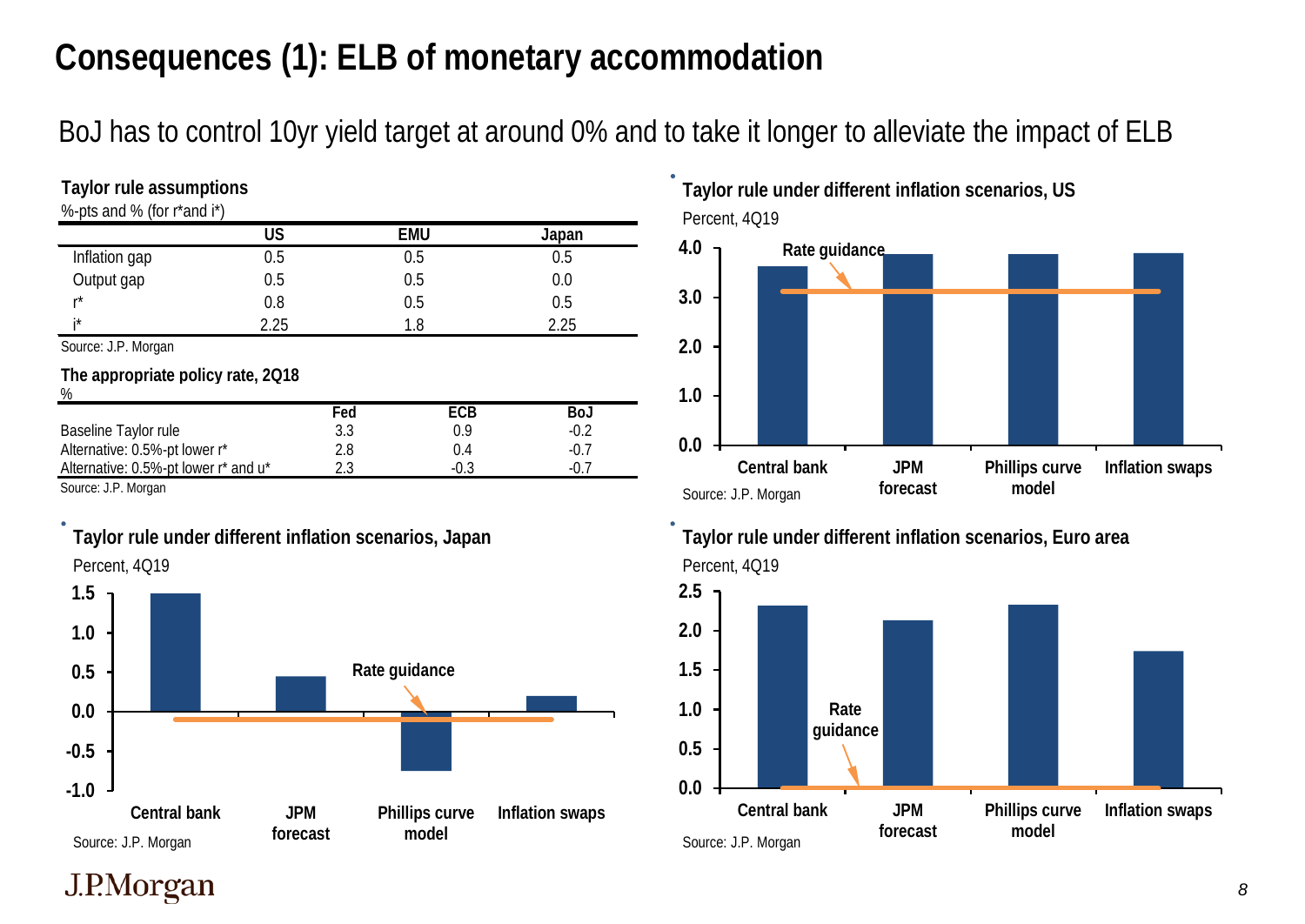## **Consequences (2): Weakening financial stability through compression of profitability**

#### *CGFS Report (July 2018)*

- Solvency challenges: ICPFs would be more vulnerable than banks
- A low-for-long scenario could still engender materials risks to financial stability.
	- $\triangleright$  Banks without sufficient capital buffers could face solvency issues
	- $\triangleright$  ICPFs could face liquidity problems
- First line of defence: Continuation of building resilience in the financial system
- Giving consideration to policies addressing more specific concerns posed by the low-for-long and snapback scenarios

#### *IMF Article IV conclusions on Japan (October 2018)*

- A continued accommodative monetary policies with clearer forward guidance
- Strengthened financial sector policies

## **Japan's regional financial institutions: Compression of lending margins**



### J.P.Morgan

Source: BoJ, J.P. Morgan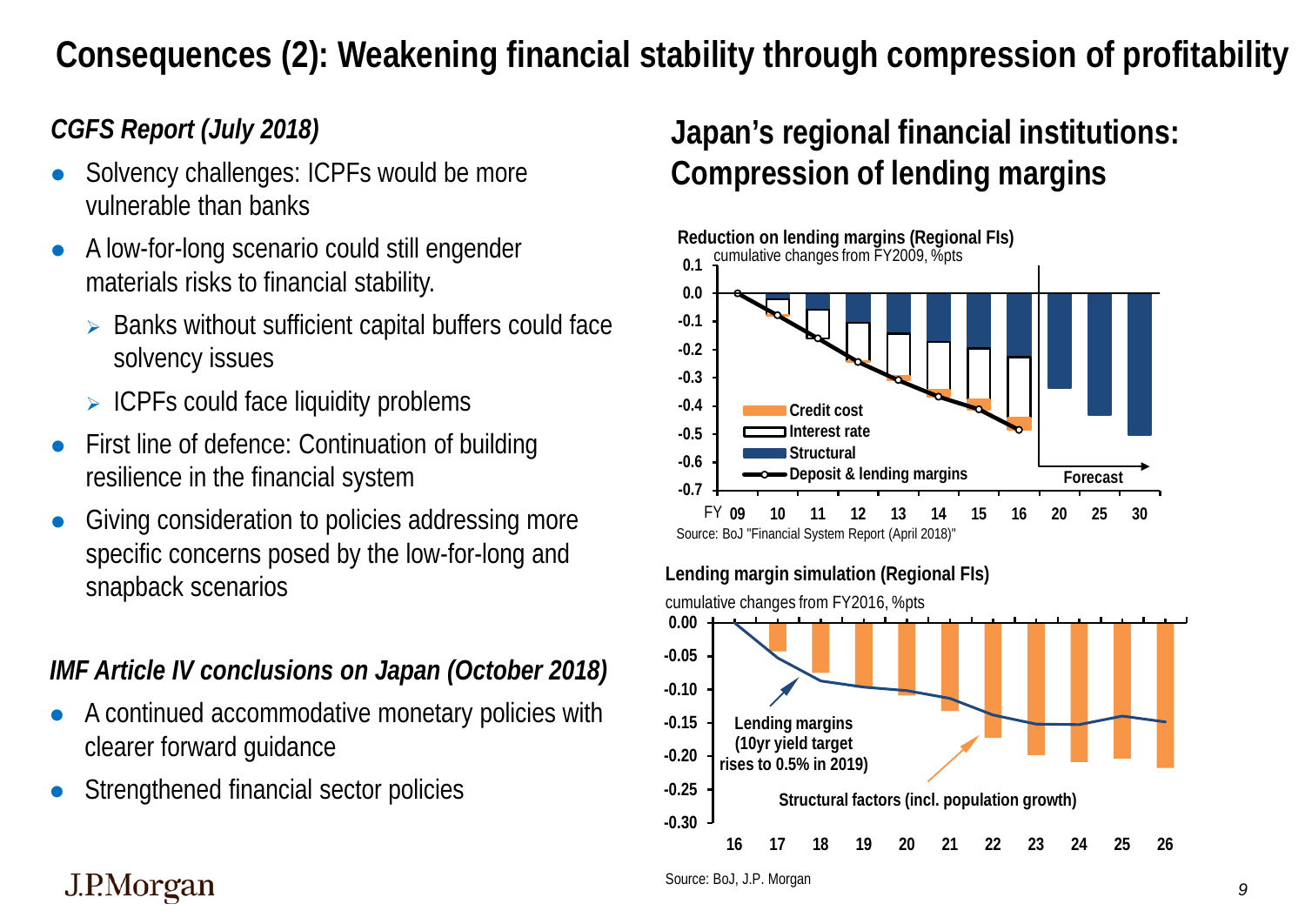#### **Japan's regional financial institutions: Risk-taking**



**Trillion yen Outstanding amount of foreign bonds (Regional FIs)**



**Outstanding amount of investment trusts (Regional FIs) Trillion yen**

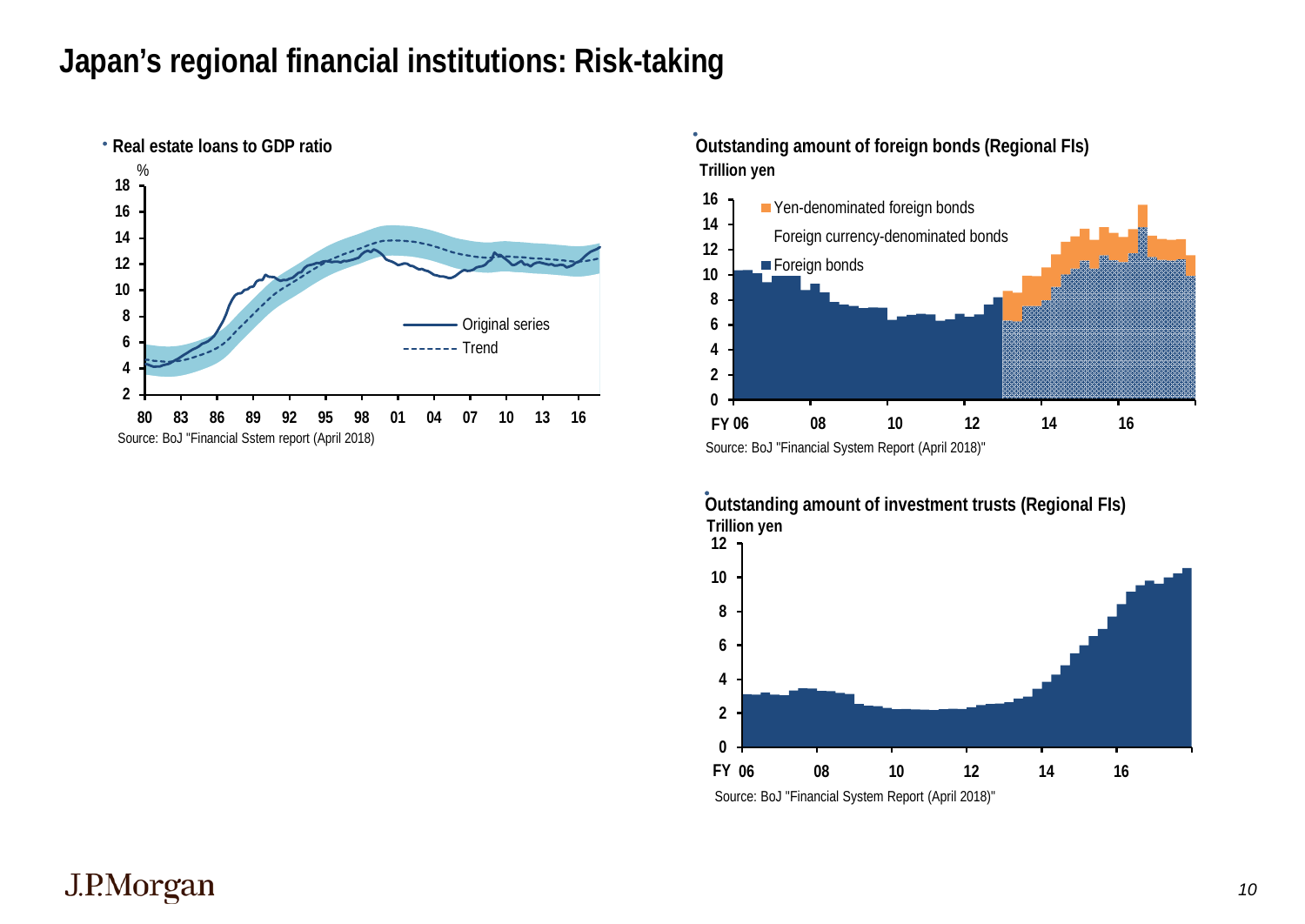### **Japan's regional financial institutions: Capital positions**





Source: J.P. Morgan (2018)



**Number of regional FIs with current profits less than 2bn JPY (total 105 FIs)**

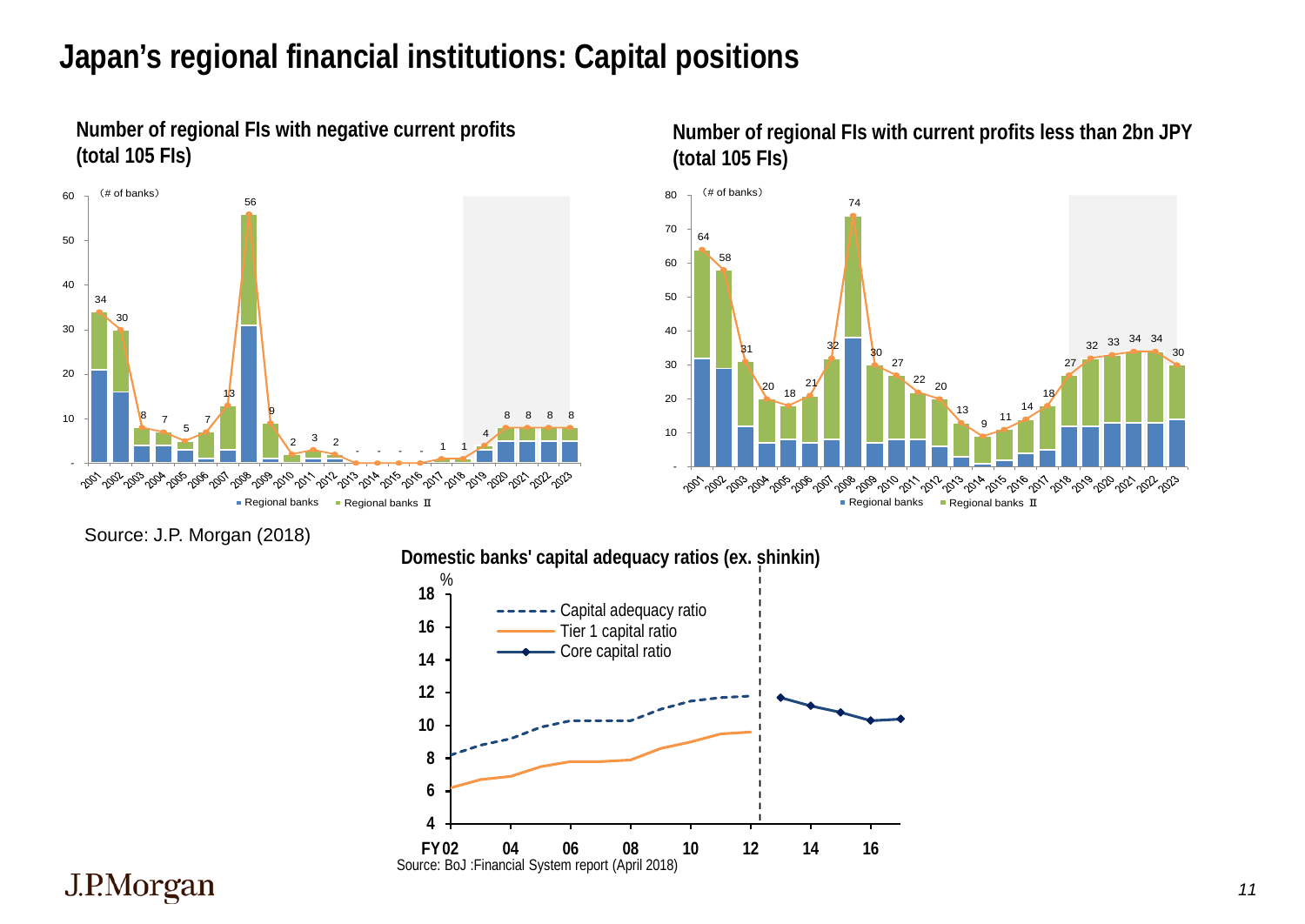## **Discussion point: What should authorities do under low-for-long interest rates?**

Degree of policy priority: Achieving 2% inflation

 Original intention to achieve price stability: Preventing the excessive change in relative prices, preventing the divergence of sticky prices from the equilibrium price levels, smooth financial transactions through the stabilization of the value of money

 $\rightarrow$  2% target is not superior to 1% target

- Significantly important to secure the room for future monetary easing  $\rightarrow$  2% target is superior to 1%
- How large is the cost of JPY appreciation by setting the inflation target lower?

Two policy approaches with no consensus (A is generally better than B)

- A) Achieving the target soon to the extent possible, preventing the materialization of side effects
	- -- Financial stability should be addressed by prudence policy as a first line of defense
- B) Regarding 2% target as the medium- to long-run target by giving due consideration to side effects, and seeking 2% when the trade-off is alleviated

-- Monetary policy has an advantage that can get in all of the cracks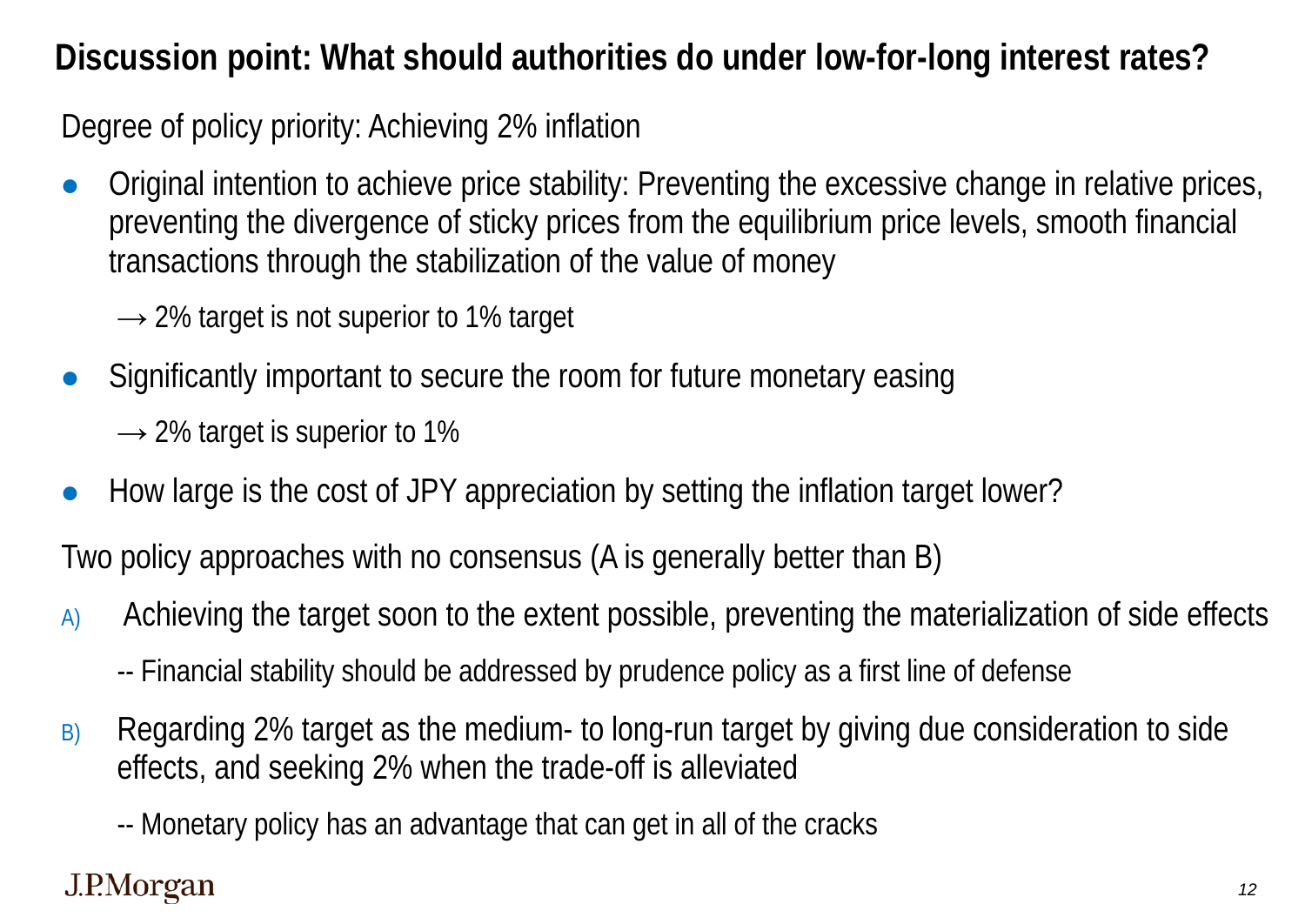#### **Disclosures**

- **Analysts' Compensation:** The research analysts responsible for the preparation of this report receive compensation based upon various factors, including the quality and accuracy of research, client feedback, competitive factors, and overall firm revenues.
- **Other Disclosures**
- J.P. Morgan ("JPM") is the global brand name for J.P. Morgan Securities LLC ("JPMS") and its affiliates worldwide. J.P. Morgan Cazenove is a marketing name for the U.K. investment banking businesses and EMEA cash equities and equity research businesses of JPMorgan Chase & Co. and its subsidiaries.
- **Principal Trading:** J.P. Morgan and/or its affiliates normally make a market and trade as principal in fixed income securities discussed in this report.
- Private Bank Clients: Where you are a client of the private banking businesses offered by JPMorgan Chase & Co. and its subsidiaries ("J.P. Morgan Private Bank"), research is issued to you by J.P. Morgan Private Bank and not by any other division of J.P. Morgan, including but not limited to the J.P. Morgan corporate and investment bank and its research division.

#### • **Legal Entities Disclosures**

**U.S**.: JPMS is a member of NYSE, FINRA, SIPC and the NFA. JPMorgan Chase Bank, N.A. is a member of FDIC. **Canada**: J.P. Morgan Securities Canada Inc. is a registered investment dealer, regulated by the Investment Industry Regulatory Organization of Canada and the Ontario Securities Commission and is the participating member on Canadian exchanges. **U.K**.: JPMorgan Chase N.A., London Branch, is authorised by the Prudential Regulation Authority and is subject to regulation by the Financial Conduct Authority and to limited regulation by the Prudential Regulation Authority. Details about the extent of our regulation by the Prudential Regulation Authority are available from J.P. Morgan on request. J.P. Morgan Securities plc (JPMS plc) is a member of the London Stock Exchange and is authorised by the Prudential Regulation Authority and regulated by the Financial Conduct Authority and the Prudential Regulation Authority. Registered in England & Wales No. 2711006. Registered Office 25 Bank Street, London, E14 5JP. **Germany**: This material is distributed in Germany by J.P. Morgan Securities plc, Frankfurt Branch which is regulated by the Bundesanstalt für Finanzdienstleistungsaufsich and also by J.P. Morgan AG (JPM AG) which is a member of the Frankfurt stock exchange and is regulated by the Federal Financial Supervisory Authority (BaFin), JPM AG is a company incorporated in the Federal Republic of Germany with registered office at Taunustor 1, 60310 Frankfurt am Main, the Federal Republic of Germany. **South Africa**: J.P. Morgan Equities South Africa Proprietary Limited is a member of the Johannesburg Securities Exchange and is regulated by the Financial Services Board. **Hong Kong**: J.P. Morgan Securities (Asia Pacific) Limited (CE number AAJ321) is regulated by the Hong Kong Monetary Authority and the Securities and Futures Commission in Hong Kong and/or J.P. Morgan Broking (Hong Kong) Limited (CE number AAB027) is regulated by the Securities and Futures Commission in Hong Kong. **Korea**: This material is issued and distributed in Korea by or through J.P. Morgan Securities (Far East) Limited, Seoul Branch, which is a member of the Korea Exchange(KRX) and is regulated by the Financial Services Commission (FSC) and the Financial Supervisory Service (FSS). **Australia**: J.P. Morgan Securities Australia Limited (JPMSAL) (ABN 61 003 245 234/AFS Licence No: 238066) is regulated by ASIC and is a Market, Clearing and Settlement Participant of ASX Limited and CHI-X. **Taiwan**: J.P. Morgan Securities (Taiwan) Limited is a participant of the Taiwan Stock Exchange (company-type) and regulated by the Taiwan Securities and Futures Bureau. **India:**  J.P. Morgan India Private Limited (Corporate Identity Number - U67120MH1992FTC068724), having its registered office at J.P. Morgan Tower, Off. C.S.T. Road, Kalina, Santacruz - East, Mumbai – 400098, is registered with Securities and Exchange Board of India (SEBI) as a 'Research Analyst' having registration number INH000001873. J.P. Morgan India Private Limited is also registered with SEBI as a member of the National Stock Exchange of India Limited (SEBI Registration Number - INB 230675231/INF 230675231/INE 230675231), the Bombay Stock Exchange Limited (SEBI Registration Number - INB 010675237/INF 010675237) and as a Merchant Banker (SEBI Registration Number - MB/INM000002970). Telephone: 91-22-6157 3000, Facsimile: 91-22-6157 3990 and Website: [www.jpmipl.com.](http://www.jpmipl.com/) For non local research reports, this material is not distributed in India by J.P. Morgan India Private Limited. **Thailand**: This material is issued and distributed in Thailand by JPMorgan Securities (Thailand) Ltd., which is a member of the Stock Exchange of Thailand and is regulated by the Ministry of Finance and the Securities and Exchange Commission and its registered address is 3rd Floor, 20 North Sathorn Road, Silom, Bangrak, Bangkok 10500. **Indonesia**: PT J.P. Morgan Securities Indonesia is a member of the Indonesia Stock Exchange and is regulated by the OJK a.k.a. BAPEPAM LK. **Philippines**: J.P. Morgan Securities Philippines Inc. is a Trading Participant of the Philippine Stock Exchange and a member of the Securities Clearing Corporation of the Philippines and the Securities Investor Protection Fund. It is regulated by the Securities and Exchange Commission. **Brazil**: Banco J.P. Morgan S.A. is regulated by the Comissao de Valores Mobiliarios (CVM) and by the Central Bank of Brazil. **Mexico**: J.P. Morgan Casa de Bolsa, S.A. de C.V., J.P. Morgan Grupo Financiero is a member of the Mexican Stock Exchange and authorized to act as a broker dealer by the National Banking and Securities Exchange Commission. **Singapore:** This material is issued and distributed in Singapore by or through J.P. Morgan Securities Singapore Private Limited (JPMSS) [MCI (P) 099/04/2018 and Co. Reg. No.: 199405335R], which is a member of the Singapore Exchange Securities Trading Limited and/or JPMorgan Chase Bank, N.A., Singapore branch (JPMCB Singapore) [MCI (P) 046/09/2018], both of which are regulated by the Monetary Authority of Singapore. This material is issued and distributed in Singapore only to accredited investors, expert investors and institutional investors, as defined in Section 4A of the Securities and Futures Act, Cap. 289 (SFA). This material is not intended to be issued or distributed to any retail investors or any other investors that do not fall into the classes of "accredited investors," "expert investors" or "institutional investors," as defined under Section 4A of the SFA. Recipients of this document are to contact JPMSS or JPMCB Singapore in respect of any matters arising from, or in connection with, the document. **Japan**: JPMorgan Securities Japan Co., Ltd. and JPMorgan Chase Bank, N.A., Tokyo Branch are regulated by the Financial Services Agency in Japan. **Malaysia**: This material is issued and distributed in Malaysia by JPMorgan Securities (Malaysia) Sdn Bhd (18146-X) which is a Participating Organization of Bursa Malaysia Berhad and a holder of Capital Markets Services License issued by the Securities Commission in Malaysia. **Pakistan**: J. P. Morgan Pakistan Broking (Pvt.) Ltd is a member of the Karachi Stock Exchange and regulated by the Securities and Exchange Commission of Pakistan. **Saudi Arabia**: J.P. Morgan Saudi Arabia Ltd. is authorized by the Capital Market Authority of the Kingdom of Saudi Arabia (CMA) to carry out dealing as an agent, arranging, advising and custody, with respect to securities business under licence number 35-07079 and its registered address is at 8th Floor, Al-Faisaliyah Tower, King Fahad Road, P.O. Box 51907, Riyadh 11553, Kingdom of Saudi Arabia. **Dubai**: JPMorgan Chase Bank, N.A., Dubai Branch is regulated by the Dubai Financial Services Authority (DFSA) and its registered address is Dubai International Financial Centre - Building 3, Level 7, PO Box 506551, Dubai, UAE.